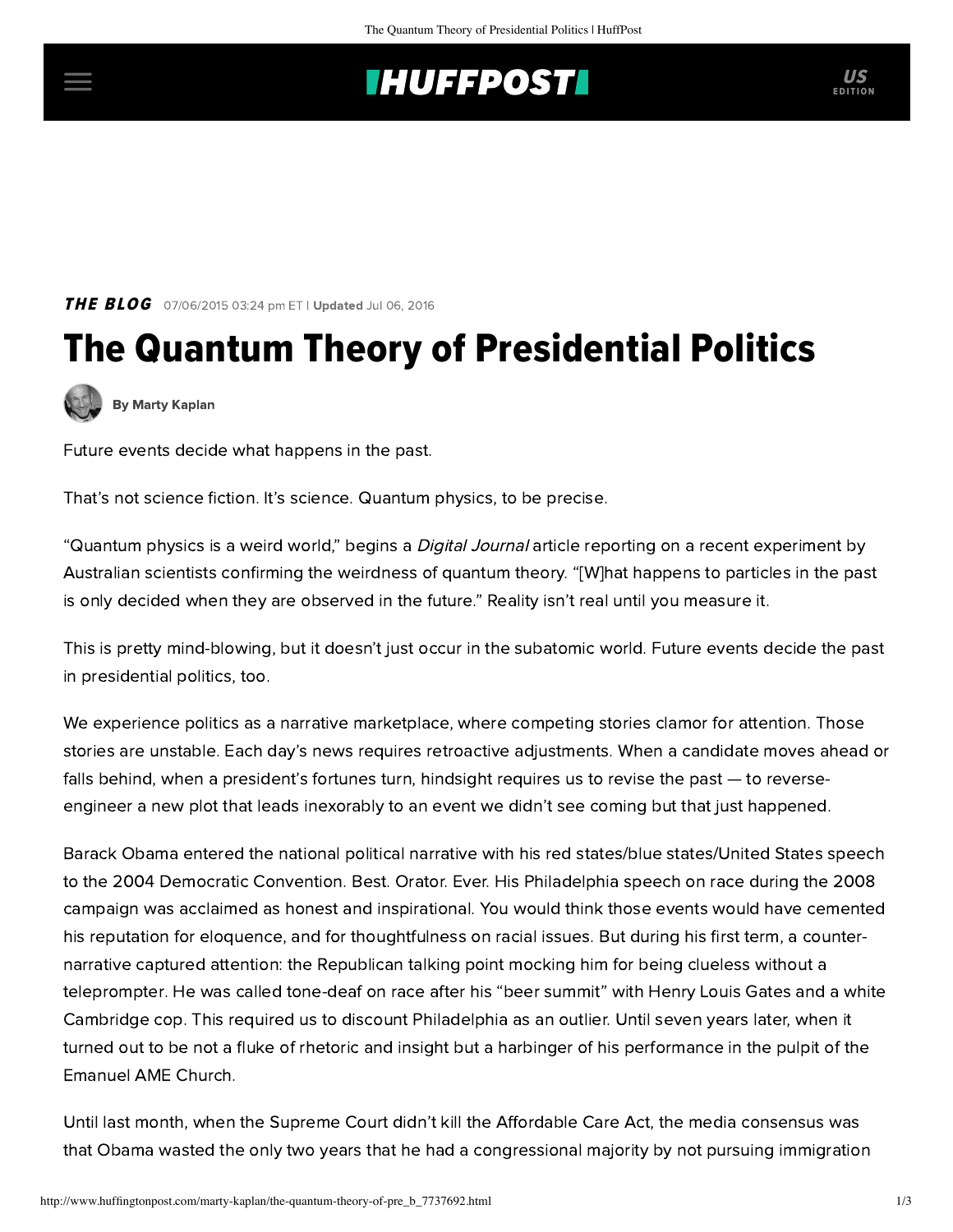#### The Quantum Theory of Presidential Politics | HuffPost

reform, instead spending all his political capital on healthcare reform. A King v. Burwell loss would have connected the dots from that supposed miscalculation in 2009 and 2010 to the failed rollout of healthcare.gov in 2013 to a court-sanctioned dismantling of Obamacare in 2015; the narrative of his presidency would have become a tale of political ineptitude. Instead, his June victory reframes the years he bet everything on the ACA as a heroic expansion of access to health care that seven presidents before him could not deliver. In hindsight, the media panic about the website gets retold as a passing embarrassment, not a seal of doom.

The rise of same-sex marriage, the fall of the Confederate battle flag, and the papal climate change encyclical just rewrote the story of the culture wars. For years, tea party rhetoric about the homosexual agenda, the war on gun owners and the climate change hoax were what Republicans routinely pandered to. The cultural right has been depicted as a rising tide since Reagan was president. But now a different story is being told, in which culture warriors fought a divisive, reactionary and losing battle. "Where will this stop?" was long the question the right pushed the country to ask about government's persecution of religion, government's secret plan to disarm America and government's power grab to control the private sector. Now, instead, looking back, the appropriate question to ask about that period has become "What were we thinking?"

Think of how a reality show producer regards the daily haul of video. While you're shooting, you don't know who the losers and winners will be, so you collect tape of all the contestants, each of them seen in the whole gamut of moods. When you finally know the ending, you go into the editing booth and find the footage that leads to that outcome. You create decoy subplots to fake viewers out. You ignore some players entirely. You select moments that foreshadow future fiascos and lay pipe for a climactic victory.

But the political commentariat can't wait for postproduction. Yakkers have to fit each day's events into narratives that can go either way, and they have to do it in real time. That requires shameless, instantaneous revisionism. You may say tonight that Marco Rubio was the big winner of a debate, and Scott Walker the big loser, but a couple of days from now, when the polls say it was a slam dunk for Jeb Bush, it will be that measurement that decides what happened in the past. Today, Bernie Sanders may be the vanguard of a wave election that will sweep reformers into power, or he may turn out to be as consequential to 2016 as Mike Huckabee; reporters have to accommodate that indeterminacy. Ted Cruz, Chris Christie, Bobby Jindal and Donald Trump may currently be jokes, but if one of them ends up on the ticket, he'll retroactively become a genius.

Will Obama's story eventually stabilize? How will he be remembered? As surprising as it is for us to imagine, it's possible that he may barely be remembered at all.

It turns out that Americans are excellent at forgetting presidents. A paper published in *[Science](http://www.sciencemag.org/content/346/6213/1106.abstract)* last year reported on a study conducted from 1974 to 2014 that tracked how Americans have remembered and forgotten presidents. Most people could name nine: the founders (Washington, Adams, Jefferson, and Madison), the Civil War-era presidents (Lincoln, Johnson, and Grant), the World War II presidents (Roosevelt and Truman). But after Truman, as a New York Times [piece](http://www.nytimes.com/2014/11/28/science/study-details-presidents-paths-from-power-to-dusty-corner-of-cultural-memory.html?_r=2) about the findings put it, "memory